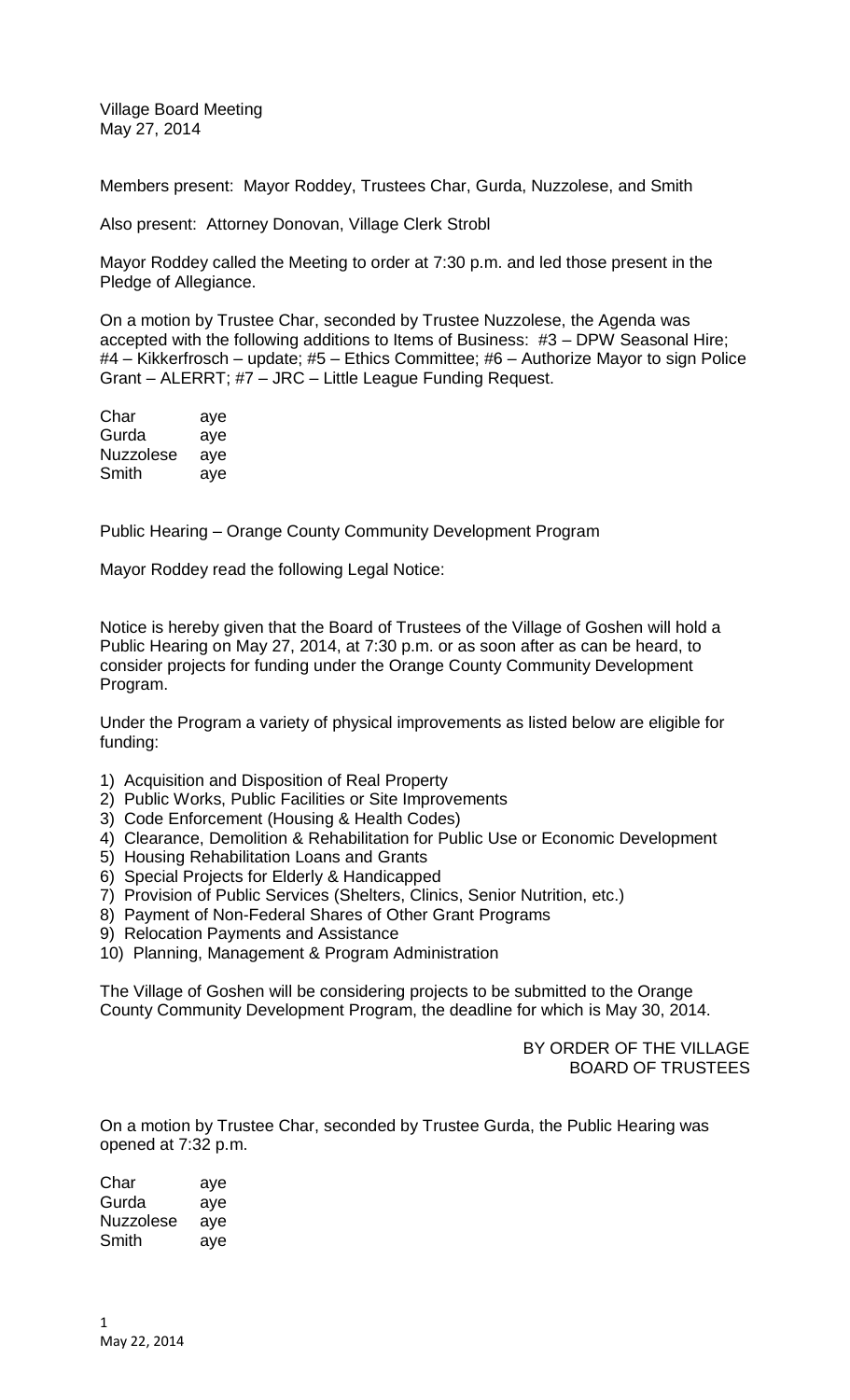There was no public comment.

On a motion by Trustee Char, seconded by Trustee Smith, the Public Hearing was closed at 7:33 p.m.

| Char      | aye |
|-----------|-----|
| Gurda     | aye |
| Nuzzolese | aye |
| Smith     | aye |

## **Minutes**

On a motion by Trustee Smith, seconded by Trustee Char, the Minutes of the May 12, 2014 Village Board Meeting were accepted as submitted.

| Char      | aye |
|-----------|-----|
| Gurda     | aye |
| Nuzzolese | aye |
| Smith     | aye |

On a motion by Trustee Nuzzolese, seconded by Trustee Smith, the Minutes of the May 19, 2014 Village Board Work Session were accepted as submitted.

| Char      | aye |
|-----------|-----|
| Gurda     | aye |
| Nuzzolese | aye |
| Smith     | aye |

## **Communications**

Mayor Roddey reviewed a letter from the Orange County Department of Health, which detailed the proposed schedule for the annual larviciding of municipality owned catch basins.

## Items of Business

On a motion by Trustee Char, seconded by Trustee Gurda, \_\_\_\_\_\_\_\_\_\_ is hereby chosen to be the recipient of the Village of Goshen Scholarship for 2014.

This scholarship award, funded from the Orange County Community Development Block Grant Program, is in the amount of \$2000.00.

| Char      | aye |
|-----------|-----|
| Gurda     | aye |
| Nuzzolese | ave |
| Smith     | aye |

On a motion by Trustee Char, seconded by Trustee Smith, the Mayor is hereby authorized to sign a proposal from Bipin Gandhi, P.C., Consulting Engineer, for a Preliminary Water Supply and Treatment Study, to include the following:

- Evaluate and provide recommendations for the upgrade and construction of filtration facility (ies)
- Review NYS Department of Health's new standards for surface water filtration requirements
- Examine conditions of existing filter units and potential for rehabilitation/upgrade to meet new Department of Health standards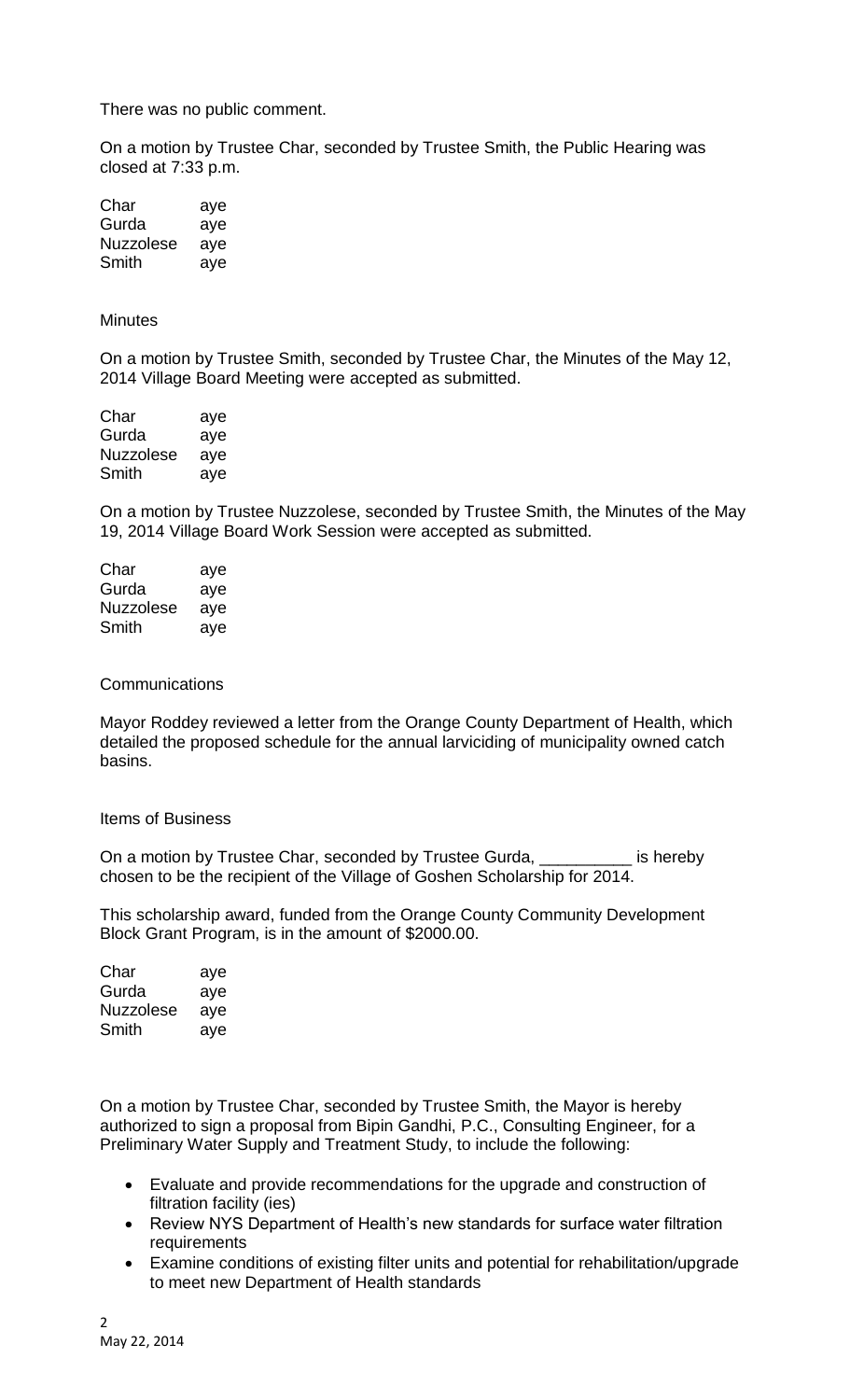- Preliminarily size and provide schematic design of a new 1.5 MGD filtration system for Prospect Reservoir surface water treatment
- Preliminarily size and provide schematic design for the CRV Wells water softening and manganese treatment system
- Review the potential for combining the Prospect Reservoir water filtration and CRV water treatment system at the Prospect Reservoir site
- Investigate alternate location for combined Prospect Reservoir water filtration and CRV Well treatment system
- Investigate CRV Well transmission line location for connection to Prospect Reservoir or at alternate location. Check and review need for additional intermediate pumping if required and possible location
- Investigate suitable location for CRV Well Water Treatment System if treatment system is not combined with Prospect Reservoir Water Filtration System
- Investigate site/location for new one MGD water storage tank
- Prepare preliminary construction cost estimates for alternatives
- Submit the report to the Village Board and attend Village Board meeting to review report, discuss comments and answer questions
- Study to be completed within 4-6 months of authorization

The fee for this proposal is not to exceed \$20,000.00.

| Char      | aye |
|-----------|-----|
| Gurda     | aye |
| Nuzzolese | aye |
| Smith     | aye |

Following discussion of a request by DPW Superintendent Birney, the Board resolved to amend a Resolution adopted on May 19, 2014.

On a motion by Trustee Char, seconded by Trustee Smith, DPW Superintendent Birney is hereby authorized to advertise for the hiring of one full-time seasonal employee, rather than two part-time seasonal employees.

| Char             | aye |
|------------------|-----|
| Gurda            | aye |
| <b>Nuzzolese</b> | aye |
| Smith            | ave |

Attorney Donovan updated the Board on the status of Kikkerfrosch, LLC, which was in front of the Planning Board at the May meeting. The Village Board will need to schedule a Public Hearing to adopt a Local Law to change the zoning of the parcel annexed from the Town of Goshen from R1 to IP.

On a motion by Trustee Char, seconded by Trustee Smith, Attorney Donovan was authorized to draft a Local Law changing the zoning of the parcel, so that a Public Hearing can be scheduled at the Village Board Work Session on June 2, 2014.

| Char             | aye |
|------------------|-----|
| Gurda            | aye |
| <b>Nuzzolese</b> | aye |
| Smith            | aye |

The Board discussed a letter requesting that an issue be referred to the Ethics Board, and concluded that it was clear that the alleged conflict does not exist.